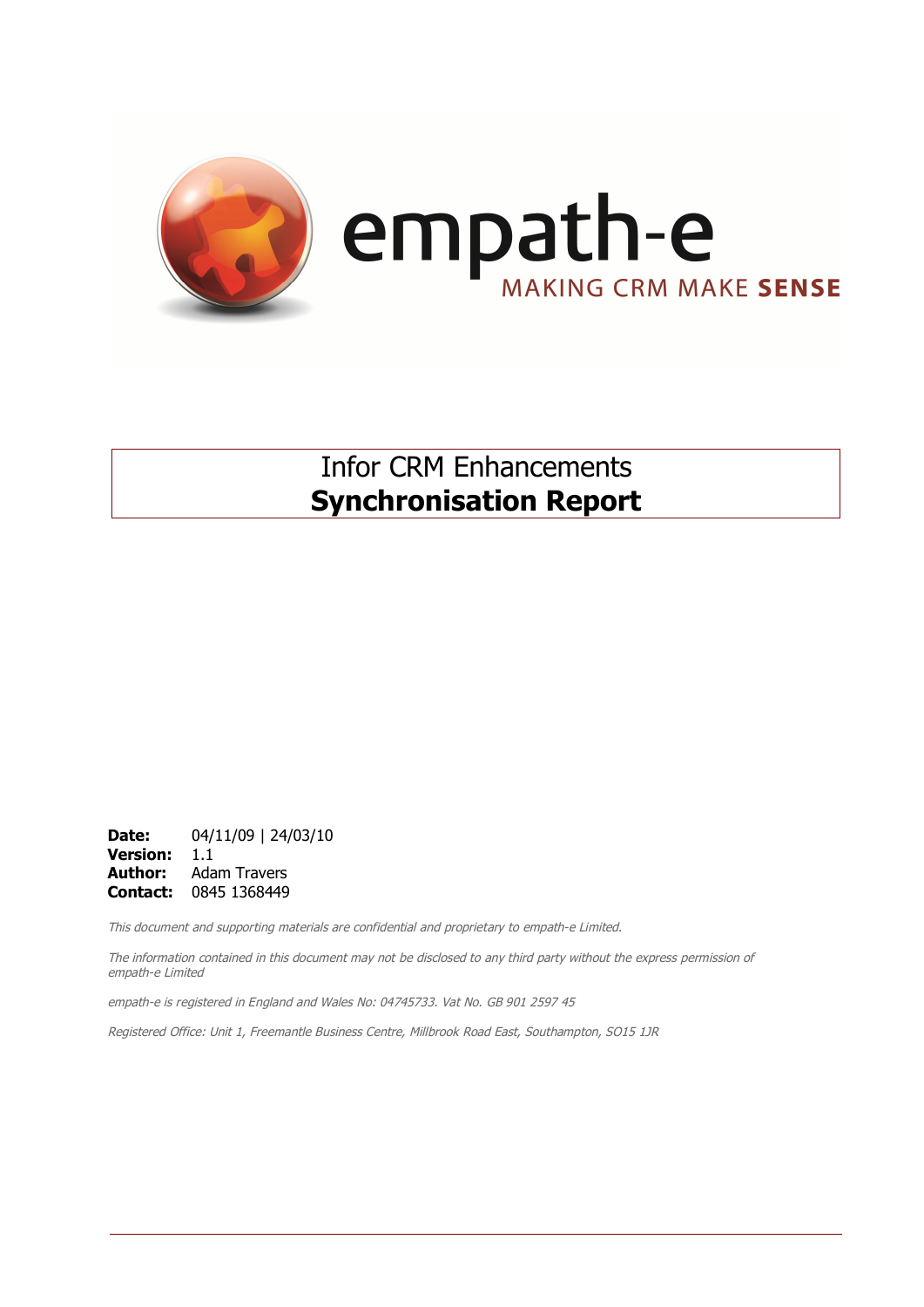# **CONTENTS**

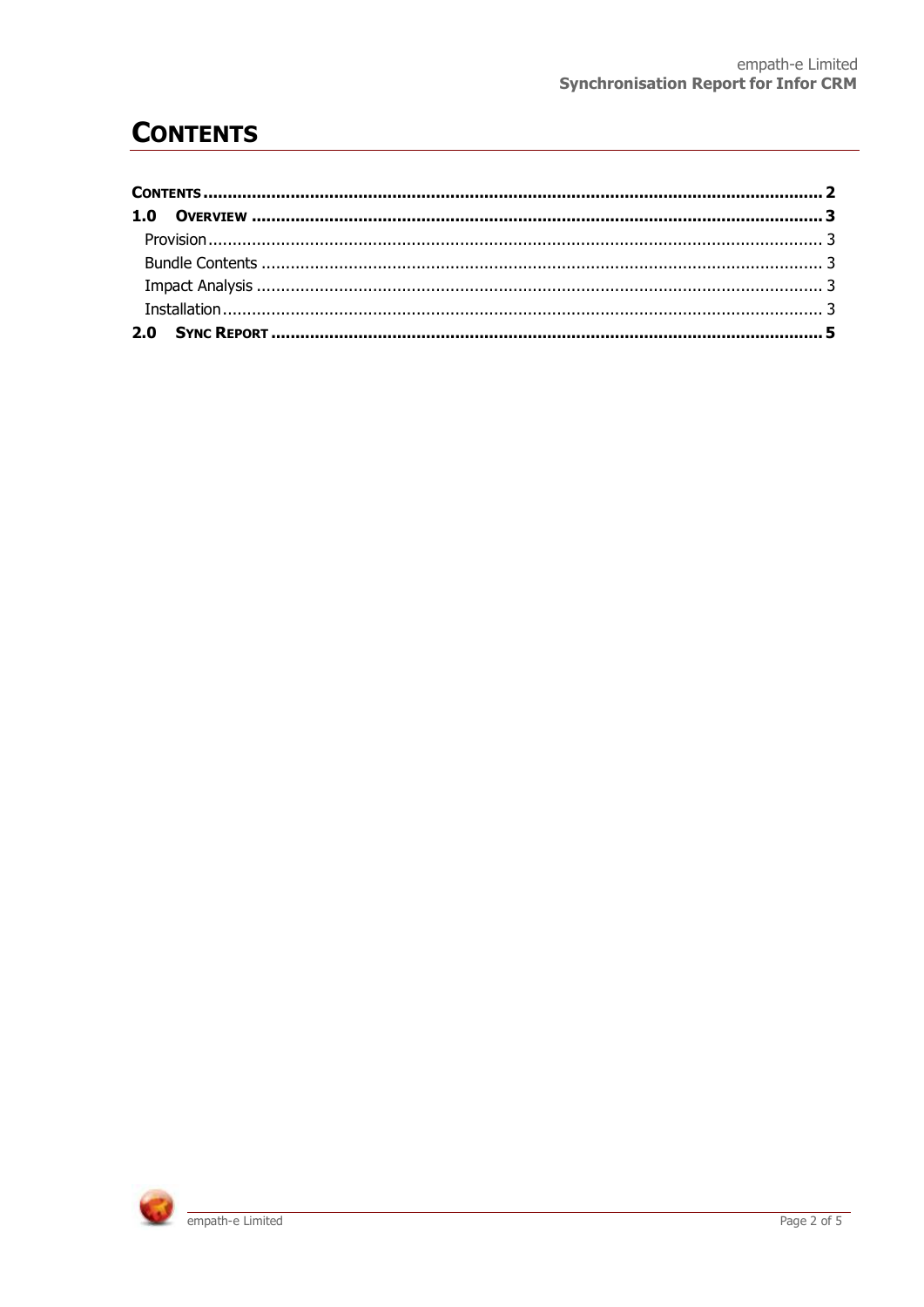# **1.0 OVERVIEW**

## **Provision**

• Provides an email report detailing remote users who have transaction exchange files pending within outfiles folder. User's highlighted in red have not synchronised in over 7 days.

### **Bundle Contents**

The following plugins are supplied or updated in this bundle.

| <b>Plugin</b> |                |
|---------------|----------------|
| <b>vpe</b>    | ltem           |
| Table         | Renort<br>Sync |

**Updated:**

(None)

## **Impact Analysis**

None of the additions will alter the system in any way and can be easily removed without issue.

## **Installation**

Login to SQL Server as the **sysdba** user and run the following SQL statement to create the required table:

```
CREATE TABLE SYNC_REPORT (
SITECODE varchar (4) NULL ,
FILESIZE float NULL ,
FILEDATE datetime NULL )
```
Copy the **SendMail.dll**, **mswinsck.ocx** and **WeeklySyncReport.vbs** files to a new folder. Registering the SendMail.dll (you are only required to register the OCX if the send fails)

Edit the **WeeklySyncReport.vbs** file and modify the following:

### **Modify the header:**

```
strReport = strReport & "<body><center><font size=+3 color=#000099>Infor CRM Sync Report for<br><Enter Company Name Here> </font><br><font size=-1 color=#0000CC>" & Now() & "</font></center>"
```
### **Modify the CONVERT() option (only required outside the UK):**

If you are using the Sync Report outside of the UK you will need either to modify or remove the convert date type on lines 39 & 52

```
dbConn.Execute "INSERT INTO SYNC_REPORT VALUES ('" &  left(f.Type,4) & "', " & toMB(f.size) & ",<br>convert(datetime, '" & f.DateLastModified & "',103))"
```
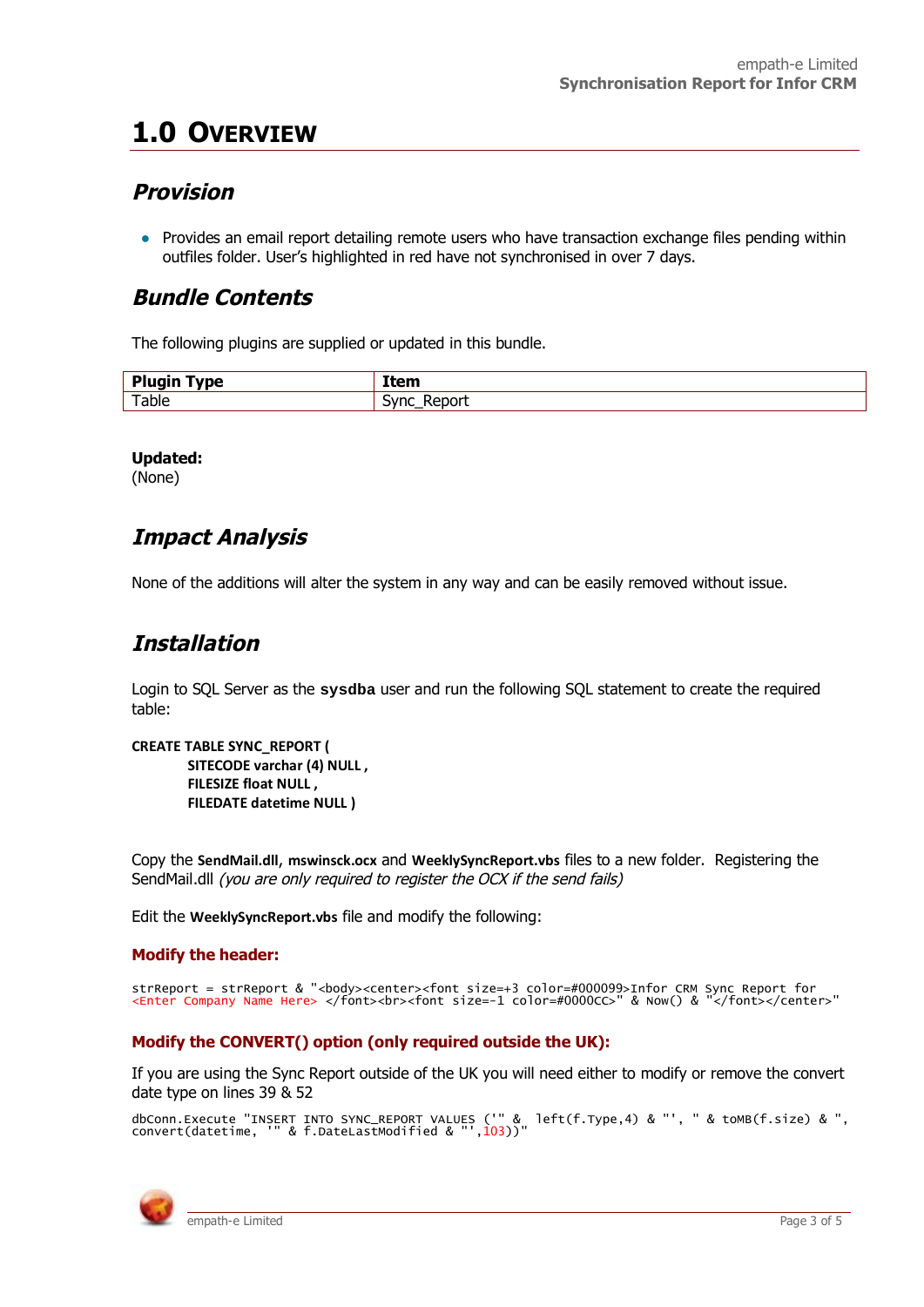### **Modify the location to outfiles**

Set fOutfiles = FSO.GetFolder("\\empath-e\SLXLogs\Outfiles")

#### **Modify the connection:**

Source = Your SQL Server machine name Catalog = Database Name

dbConn.Open "Provider=sqloledb;Data Source=empath-e;Initial Catalog=SLXLive;User Id=sysdba;Password=masterkey"

### **Modify the email properties:**

' Set the message properties

msg.RecipientEmail = "adam.travers@empath-e.com" '<br>msg.SenderName = "Infor CRM Sync Report"<br>msg.SenderEmail = "support@empath-e.com" msg.Subject = "Weekly Infor CRM Sync Report" ' add the report to the message body msg.MessageHTML = strReport ' Send the message msg.Send "10.0.0.4" ' <- enter the name/IP address of your SMTP server here

Save and close the **WeeklySyncReport.vbs** - then simply double-click the file to execute a test. Once you have received your email correctly, you should then create a Windows Scheduled task to run the vbs script on a schedule to suit your requirements. We recommend a daily schedule to ensure you are kept up to date with the synchronisation process.